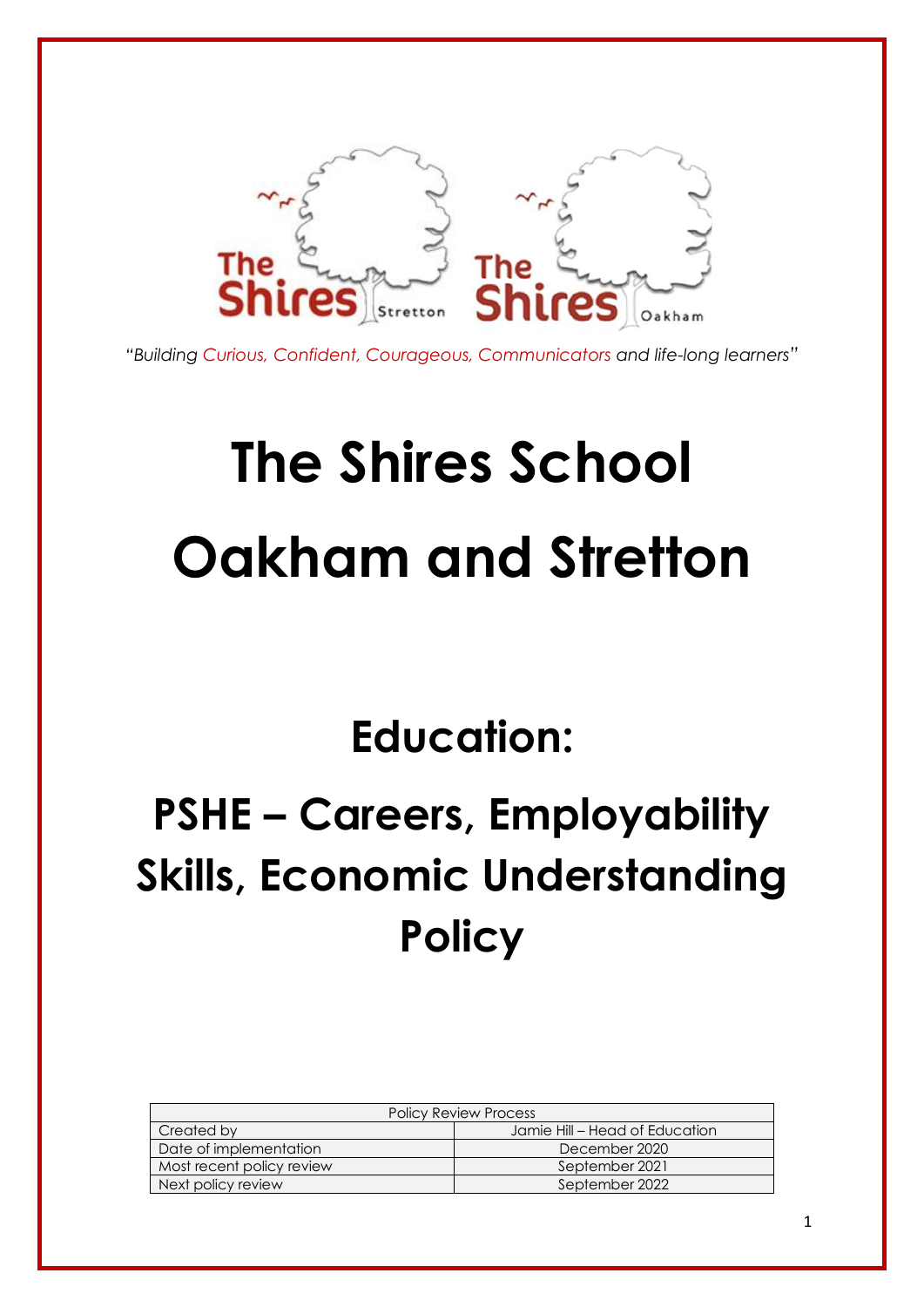# **Contents**

| 1.0 Intent                                                                                         | Pg.3 |
|----------------------------------------------------------------------------------------------------|------|
| 2.0 Implementation<br>Preparing for Adulthood<br>Experience of Work<br>Experience of Work Planning | Pg.4 |
| 3.0 Impact                                                                                         | Pg.7 |
| 4.0 Special Educational Needs and/or disabilities                                                  | Pg.7 |
| 5.0 Equality and Diversity                                                                         | Pg.7 |
| 6.0 Roles and Responsibilities                                                                     | Pg.8 |
| 7.0 Useful Links                                                                                   | Pg.8 |
| 8.0 Policy monitoring and review                                                                   | Pg.8 |
| 9.0 Appendix 1 - What is taught at different phases of development?                                | Pg.9 |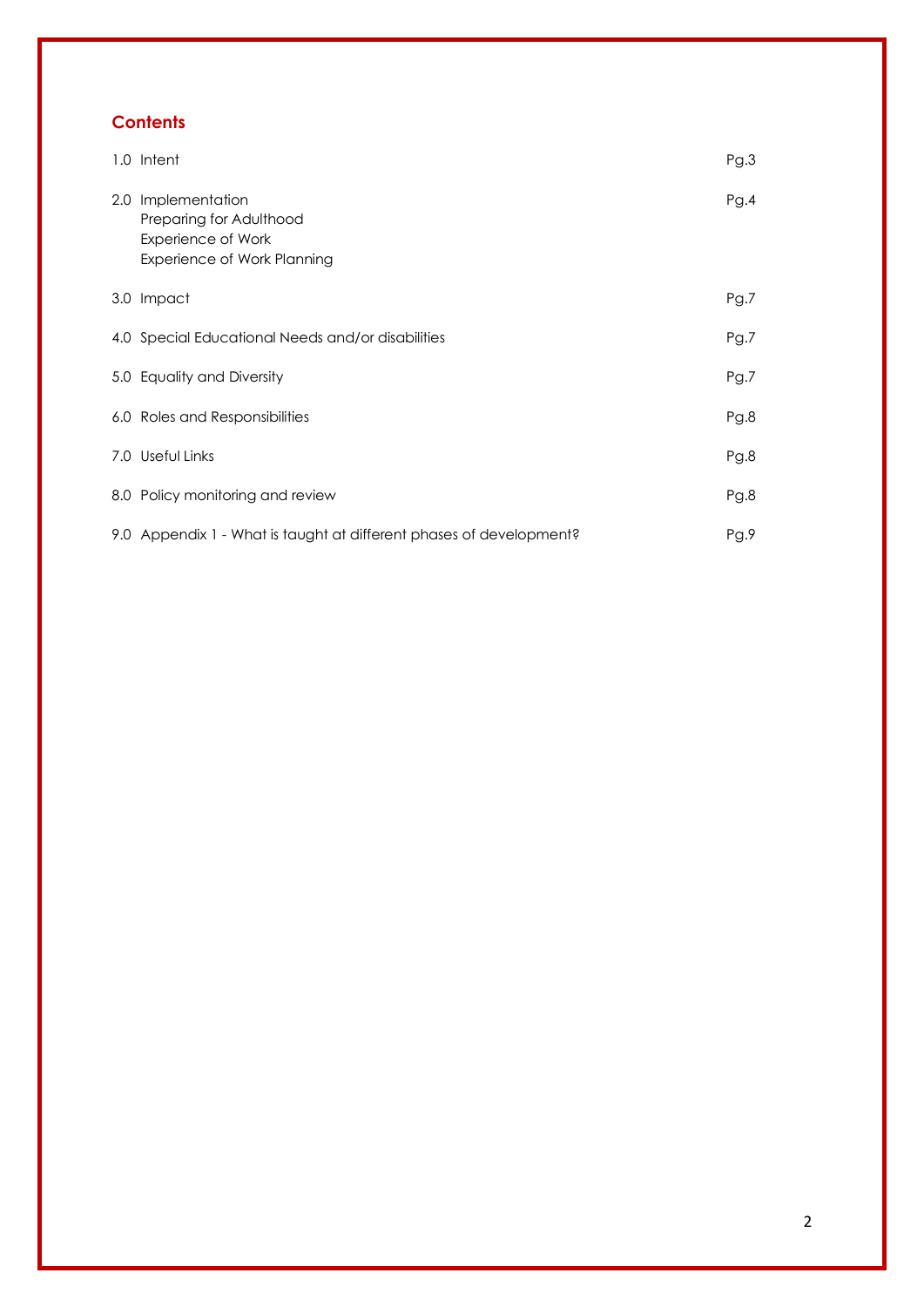# **1.0 Intent**

The Careers Lead for The Shires at Oakham and Stretton Schools is Amy Chipunza. There is a collective responsibility for all staff to take ownership for the planning and delivery of personalised careers, employability, and economic understanding opportunities/experiences for all pupils.

At The Shires we aim to develop children and young people's understanding, awareness and skills linked to careers, employability, and economic understanding. Our aim is for all pupils to have meaningful experiences linked to their aspirations, interests, and developmental stage. We aim for pupils to have careers and employability learning opportunities and experiences as part of their core thematic topics or as part of whole school collapse curriculum days, offsite educational visits, and work experience.

We provide pupils with the knowledge, information, and skills to make informed choices about suitable "next steps" such as key life skills linked to employment, work experience, routes to voluntary or paid employment, qualifications, and accreditation to support further study. The Shires enables pupils to receive accurate information, advice and guidance about all options and opportunities open to them and the progression routes to which those options lead.

We aim to ensure the following are explored appropriately in line with each pupils' developmental stage, aspirations, and interests:

#### 1) Have a stable careers programme

- An embedded programme of career education and guidance that is known and understood by pupils, teachers, parents/carers, employers, and other agencies.

# 2) Learn from career and labour market information

- Every pupil and their parents/carers, to have access to good quality information about future study options and labour market opportunities. This will include the support of an informed adviser to make the best use of available information.

#### 3) Addressing the needs of each pupil

- Pupils have different career guidance needs at different stages. Opportunities for advice and support tailored to the needs of each pupil. Our careers programme ensures equality and diversity is embedded throughout.

#### 4) Linking curriculum learning to careers

- All teachers and support staff link curriculum learning with careers, even on subject areas that may not be specifically occupation-led. For example, STEM subjects should have their relevance highlighted and linked to the wide range of future career paths. Learning programmes should also reflect the importance of Maths and English as a key expectation from employers.

# 5) Encounters with employers and employees

- Every pupil should have multiple opportunities to learn from employers about work, employment and the skills that are valued in the workplace. This will be through a range of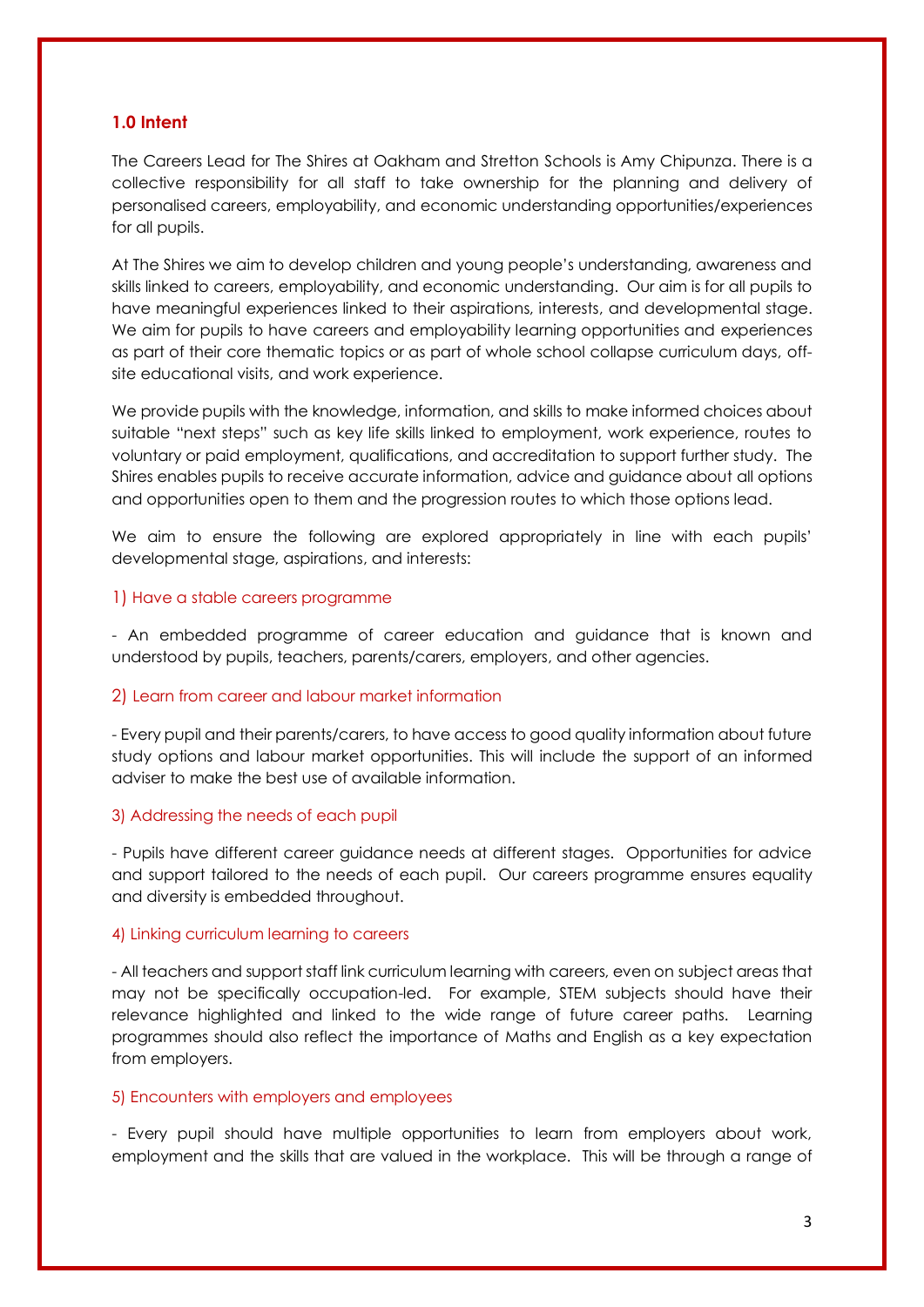enrichment activities, including visiting speakers, mentoring and enterprise schemes, and include pupils' own part-time employment where it exists.

# 6) Experience of workplaces

- Every pupil to have first-hand experiences of the workplace through work visits, work shadowing and/or work experience to help their exploration of career opportunities and expand their networks.

# 7) Encounters with further and higher education

- All pupils should understand the full range of learning opportunities that are available to them. This includes both academic and vocational routes, and learning in schools, colleges, universities and in the workplace.

# 8) Personal guidance

- Every pupil should have opportunities for guidance interviews with a careers adviser, this could be internal (a member The Shires staff) or external, provided they are trained to an appropriate level. These will be available for all pupils and appropriate to the individual needs and developmental stage.

# **2.0 Implementation**

At The Shires we cater for children and young people in Key Stages 3, 4, and 5. However, we recognise that our pupils are developmentally at different stages and therefore will access curriculum content that is appropriate to this developmental stage not necessarily the chronological age of the pupil.

In summary, at The Shires, pupils will be taught via group learning, individualised, whole school learning opportunities that focuses on;

- Teaching that develops pupils' understanding of economic wellbeing linked to money, the use of it, different sources of income and financial choices that adult have to make.
- Teaching that develops pupils' aspirations linked to work and future careers.
- Teaching that develops pupils' understanding of learning skills linked to positive employment skills.
- Teaching that highlights choices and pathways towards employment.
- Teaching that develops pupils' awareness of employment right and responsibilities.

# **Preparing for Adulthood Agenda**

All pupils are supported by our commitment to the preparing for adulthood agenda. This begins at EHCP planning stage and links outcomes to the four key areas of Employment, Community Inclusion, Independent Living and Health. Throughout pupils' time at The Shires they will experience the following learning opportunities via the schools commitment to the PfA agenda.

|                   | <b>Employment</b>                                             | <b>Community</b><br><b>Inclusion</b>                            | <b>Independent Living</b>              | <b>Health</b>                                               |
|-------------------|---------------------------------------------------------------|-----------------------------------------------------------------|----------------------------------------|-------------------------------------------------------------|
| <b>Pre-Formal</b> | <b>Following</b><br>instructions.<br>Making<br>relationships. | Making friends.<br>Social<br>interaction.<br>Visits / day trips | Feeding and<br>drinking.<br>Toileting. | <b>Health checks</b><br>(Optician,<br>Dentist,<br>GP/CAMHS. |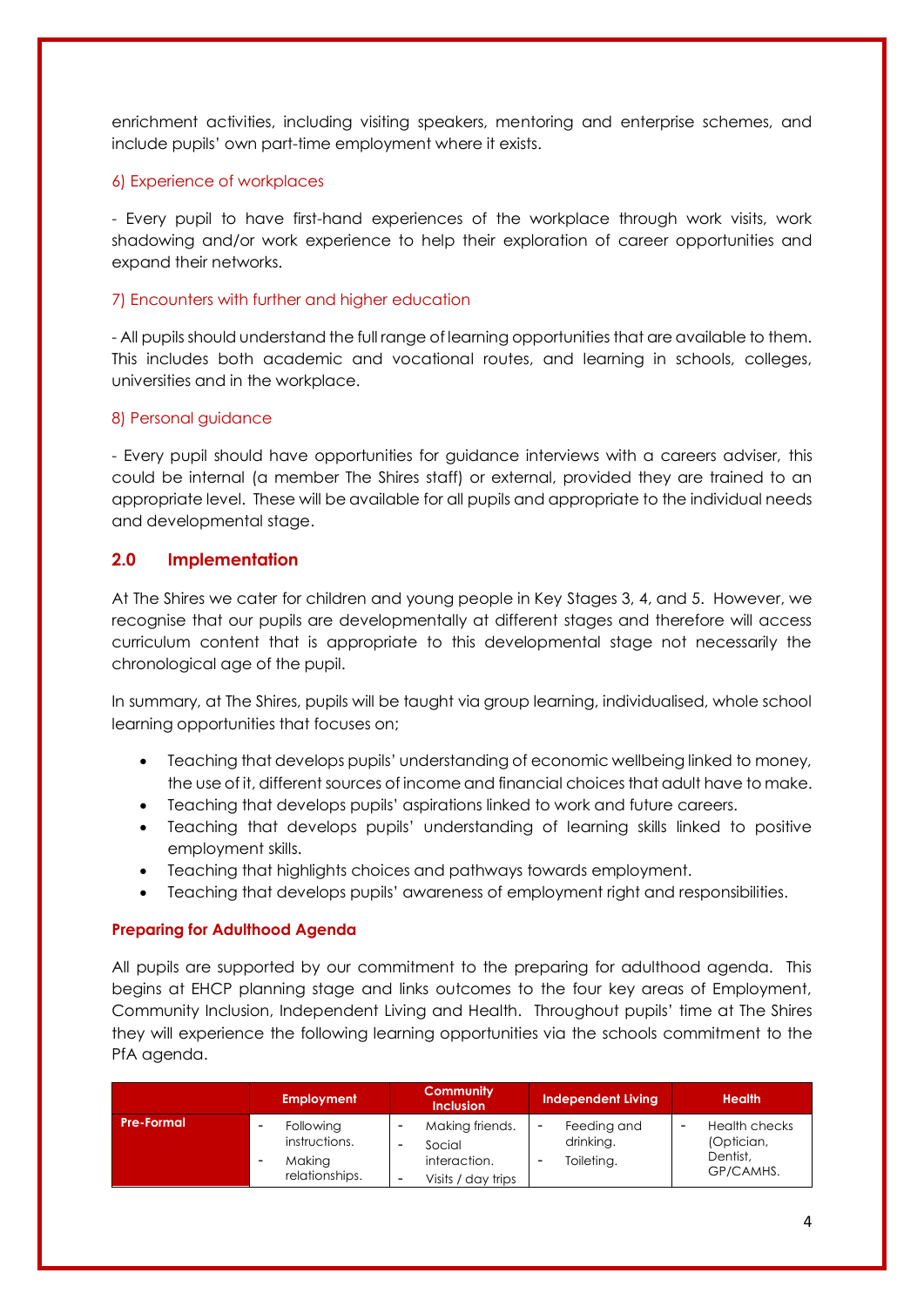|                    | Adapting to<br>$\overline{a}$<br>new<br>environments.<br>Developing<br>$\qquad \qquad \blacksquare$<br>joint attention<br>and playing<br>with other<br>children.<br>Real world and<br>role play<br>(builder / nurse<br>/ doctor.<br>Independent<br>$\overline{a}$<br>careers advice.                                                                                                                                                                                                                                                                                                                                                                                                                                                     | Making links<br>$\overline{a}$<br>with home and<br>School.<br>Running the<br>$\qquad \qquad \blacksquare$<br>community<br>café.<br>$\overline{a}$<br>Playing team<br>and circle<br>games.<br>Activity interest<br>$\qquad \qquad -$<br>groups.<br>Making<br>$\overline{\phantom{a}}$<br>decisions<br>about how to<br>spend free<br>time.                                                                                                                                                                                                                                                                                                                                                                                                              | Developing self-<br>$\overline{\phantom{a}}$<br>help skills.<br>$\overline{\phantom{m}}$<br>Washing /<br>brushing teeth.<br>Developing<br>$\overline{\phantom{a}}$<br>communication<br>Skills.<br>$\overline{\phantom{m}}$<br>Real world play<br>(kitchens, DIY,<br>cleaning).<br>Getting<br>$\overline{\phantom{a}}$<br>dressed.<br>Making a<br>choice.<br>$\overline{\phantom{a}}$<br>Managing own<br>belongings.<br>Communicating<br>$\overline{\phantom{0}}$<br>own needs.                                                                                                                                                                                                                                   | Diet - making<br>$\overline{\phantom{0}}$<br>positive<br>choices.<br>Immunisations.<br>$\overline{\phantom{0}}$<br>Taking<br>-<br>medication.<br>Physical<br>-<br>exercise.<br>$\overline{a}$<br>Sleeping and<br>bedtime<br>routine.<br>Learning to<br>-<br>communicate<br>when feeling<br>unwell/tired.<br>Staying safe<br>-<br>and healthy in<br>different<br>weather.<br>Using tools to<br>$\overline{a}$<br>self-regulate<br>and address<br>sensory and<br>physical needs.                                                                                                                                                                                                                                                                                                                                                                                            |
|--------------------|------------------------------------------------------------------------------------------------------------------------------------------------------------------------------------------------------------------------------------------------------------------------------------------------------------------------------------------------------------------------------------------------------------------------------------------------------------------------------------------------------------------------------------------------------------------------------------------------------------------------------------------------------------------------------------------------------------------------------------------|-------------------------------------------------------------------------------------------------------------------------------------------------------------------------------------------------------------------------------------------------------------------------------------------------------------------------------------------------------------------------------------------------------------------------------------------------------------------------------------------------------------------------------------------------------------------------------------------------------------------------------------------------------------------------------------------------------------------------------------------------------|------------------------------------------------------------------------------------------------------------------------------------------------------------------------------------------------------------------------------------------------------------------------------------------------------------------------------------------------------------------------------------------------------------------------------------------------------------------------------------------------------------------------------------------------------------------------------------------------------------------------------------------------------------------------------------------------------------------|---------------------------------------------------------------------------------------------------------------------------------------------------------------------------------------------------------------------------------------------------------------------------------------------------------------------------------------------------------------------------------------------------------------------------------------------------------------------------------------------------------------------------------------------------------------------------------------------------------------------------------------------------------------------------------------------------------------------------------------------------------------------------------------------------------------------------------------------------------------------------|
| <b>Semi-Formal</b> | $\overline{\phantom{a}}$<br>Developing<br>numeracy and<br>independent<br>reading skills.<br>Real world visits<br>$\overline{a}$<br>(fire stations,<br>farms etc.)<br>'What do you<br>٠<br>want to be<br>when you grow<br>nbs,<br>Forming role<br>٠<br>models.<br>Exploring<br>$\overline{a}$<br>different<br>careers.<br>Starting micro-<br>enterprise (eg:<br>running<br>community<br>café).<br>Access to<br>$\overline{\phantom{a}}$<br>career related<br>role models.<br>Continuing to<br>$\overline{\phantom{m}}$<br>build a<br>personal profile<br>of interests and<br>ambitions.<br>School sessions<br>$\qquad \qquad \blacksquare$<br>from visitors<br>about their<br>careers.<br>Independent<br>$\overline{a}$<br>careers advice | $\qquad \qquad \blacksquare$<br>Teamwork.<br>$\overline{\phantom{0}}$<br>Going to clubs<br>and using<br>leisure services.<br>Weekend/<br>$\overline{\phantom{a}}$<br>evening<br>activities.<br><b>Broadening</b><br>$\qquad \qquad \blacksquare$<br>friendships /<br>groups.<br>Visiting family /<br>$\qquad \qquad \blacksquare$<br>friends.<br>$\qquad \qquad \blacksquare$<br>Managing<br>social media<br>and other<br>technology.<br>Online gaming<br>$\overline{\phantom{a}}$<br>and staying<br>safe.<br>$\overline{\phantom{a}}$<br>Belonging to<br>different<br>groups.<br>Understanding<br>$\overline{\phantom{a}}$<br>the bigger<br>picture and<br>building<br>resilience.<br>$\qquad \qquad \blacksquare$<br>Running<br>community<br>cafés. | Cooking at<br>school and<br>home.<br>Money<br>$\overline{\phantom{a}}$<br>exchange-<br>paying for items<br>in school cafe<br>Shopping.<br>Managing own<br>time.<br>Making<br>responsible<br>choices.<br>Paying in shops<br>(supervised).<br>Telling the time.<br>$\overline{\phantom{m}}$<br>Crossing the<br>road safely with<br>an adult.<br>Travel training.<br>$\overline{\phantom{a}}$<br>Making<br>decisions about<br>what to spend<br>money on.<br>Making own<br>food.<br>Socialising<br>unsupervised in<br>town / local<br>community.<br>Independent<br>$\overline{\phantom{a}}$<br>living skills (eg:<br>shopping for<br>ingredients and<br>cooking a<br>meal).<br>Sleep-overs and<br>residential trips. | $\frac{1}{2}$<br>Managing<br>minor health<br>needs e.g.<br>asthma.<br>$\overline{\phantom{0}}$<br>Developing<br>understanding<br>of changes<br>through<br>puberty.<br>Identifying pain<br>$\overline{\phantom{0}}$<br>/ problems with<br>health.<br>Developing<br>$\overline{\phantom{0}}$<br>good mental<br>health<br>strategies.<br>$\overline{\phantom{0}}$<br>Understanding<br>what autism is;<br>strengths and<br>differences.<br>Relationships<br>$\overline{\phantom{0}}$<br>and Sex<br>Education.<br>$\overline{a}$<br>Managing<br>more complex<br>health needs.<br>Understanding<br>$\overline{a}$<br>what the GP<br>can help you<br>with.<br>Mental health<br>$\overline{a}$<br>and wellbeing.<br>$\overline{\phantom{0}}$<br>Drug and<br>alcohol<br>education.<br>Switching<br>$\overline{\phantom{0}}$<br>screens off and<br>getting a good<br>night's sleep. |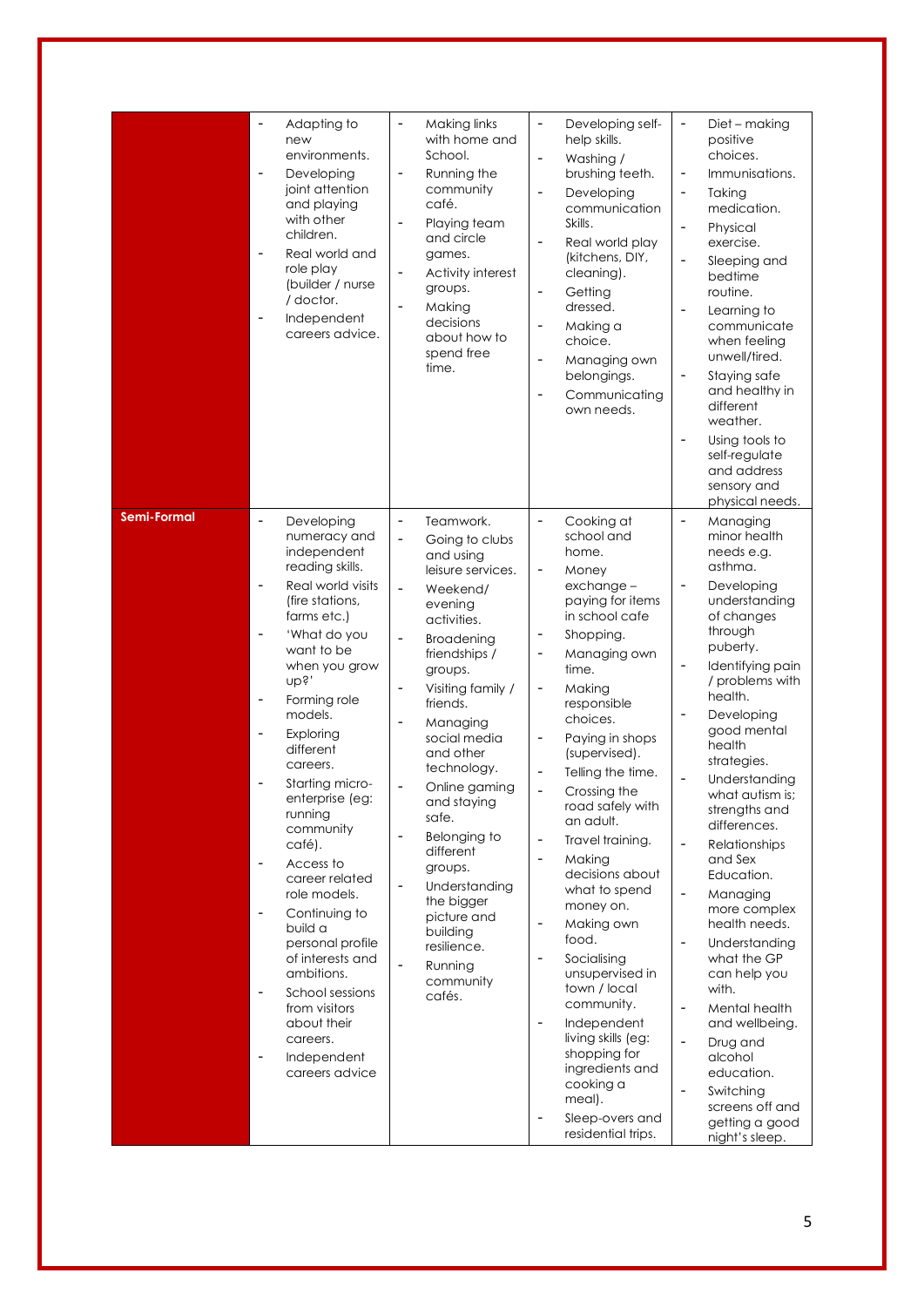| Formal | Talk about<br>different<br>careers and<br>education<br>options.<br>Continuing to<br>$\overline{\phantom{a}}$<br>explore<br>different<br>careers<br>Planning for<br>employment:<br>what<br>qualifications<br>do you need,<br>what study<br>programme<br>should you be<br>on, what work<br>experience<br>would be most<br>helpful<br>Independent<br>$\overline{\phantom{a}}$<br>careers advice<br>Work<br>experience,<br>starting with<br>tasters and<br>building up to<br>increasing time<br>in the<br>workplace | Learning to be<br>$\overline{\phantom{0}}$<br>safe on and<br>offline<br>Knowing the<br>$\overline{\phantom{a}}$<br>local area<br>Walking short<br>$\overline{\phantom{a}}$<br>distances with<br>reduced adult<br>support<br>Friendships<br>$\overline{\phantom{a}}$<br>Understanding<br>$\overline{\phantom{a}}$<br>bullying<br>Managing<br>$\overline{\phantom{0}}$<br>change<br>Going to<br>$\overline{\phantom{a}}$<br>birthday parties<br>Developing<br>$\overline{\phantom{a}}$<br>new friendships<br>Being safe in<br>$\overline{\phantom{a}}$<br>community<br>settings<br>Understanding<br>$\overline{\phantom{a}}$<br>alcohol and<br>drugs<br>Volunteering<br>Understanding<br>$\overline{\phantom{a}}$<br>the criminal<br>justice system<br>Knowing where<br>$\overline{\phantom{a}}$<br>to go for help<br>and how to use<br>the emergency<br>services<br>Belonging to<br>$\overline{\phantom{a}}$<br>both<br>neurodiverse<br>and<br>neurotypical<br>peer groups<br>Youth and<br>$\overline{\phantom{a}}$<br>sports clubs in<br>the local<br>community | $\qquad \qquad -$<br>Moving around<br>the school<br>independently.<br>Travel training.<br>$\qquad \qquad \blacksquare$<br>Transport and<br>$\overline{a}$<br>road signs.<br>Managing bills<br>$\overline{\phantom{a}}$<br>(e.g. mobile<br>phone).<br>Residential trips<br>$\overline{a}$<br>and local<br>learning<br>options.<br>Decision<br>$\overline{\phantom{a}}$<br>making.<br>Understanding<br>$\qquad \qquad \blacksquare$<br>consent and<br>best interest.<br>Life skills.<br>$\qquad \qquad \blacksquare$<br>Manging<br>$\overline{\phantom{a}}$<br>relationships<br>with others.<br>Understanding<br>$\qquad \qquad -$<br>different types<br>of living<br>arrangements.<br>What<br>$\qquad \qquad$<br>arrangements<br>are positive and<br>possible for<br>each pupil.<br>Actively<br>planning for<br>future living<br>arrangements<br>with family, LA<br>etc. | Applying tools<br>$\qquad \qquad \blacksquare$<br>to self-regulate<br>and manage<br>anxiety, relying<br>on adults less.<br>Knowing when<br>$\overline{\phantom{a}}$<br>you need to<br>see the GP.<br>$\overline{\phantom{a}}$<br>Staying<br>physically<br>active and<br>healthy.<br>Understanding<br>$\overline{\phantom{a}}$<br>relationships,<br>including<br>sexual<br>relationships -<br>choices, safety<br>and good<br>health. |
|--------|-----------------------------------------------------------------------------------------------------------------------------------------------------------------------------------------------------------------------------------------------------------------------------------------------------------------------------------------------------------------------------------------------------------------------------------------------------------------------------------------------------------------|-----------------------------------------------------------------------------------------------------------------------------------------------------------------------------------------------------------------------------------------------------------------------------------------------------------------------------------------------------------------------------------------------------------------------------------------------------------------------------------------------------------------------------------------------------------------------------------------------------------------------------------------------------------------------------------------------------------------------------------------------------------------------------------------------------------------------------------------------------------------------------------------------------------------------------------------------------------------------------------------------------------------------------------------------------------------|-------------------------------------------------------------------------------------------------------------------------------------------------------------------------------------------------------------------------------------------------------------------------------------------------------------------------------------------------------------------------------------------------------------------------------------------------------------------------------------------------------------------------------------------------------------------------------------------------------------------------------------------------------------------------------------------------------------------------------------------------------------------------------------------------------------------------------------------------------------------------|-------------------------------------------------------------------------------------------------------------------------------------------------------------------------------------------------------------------------------------------------------------------------------------------------------------------------------------------------------------------------------------------------------------------------------------|

# **Experience of Work**

We aim to adapt and support experience of work opportunities for all pupils.

Aims of Work Experience:

- To support and encourage an integrated experience of work programme aimed to support the development stage of each pupil
- To provide pupils with records/documents to provide evidence of their experience
- To provide pupils with direct experience of the world of work
- To give pupils first-hand experience of the relationships, routines and processes that are part of a working environment
- To develop work related skills and behaviours
- To contribute towards approved vocational and academic qualifications where applicable
- To prepare pupils for adult and working life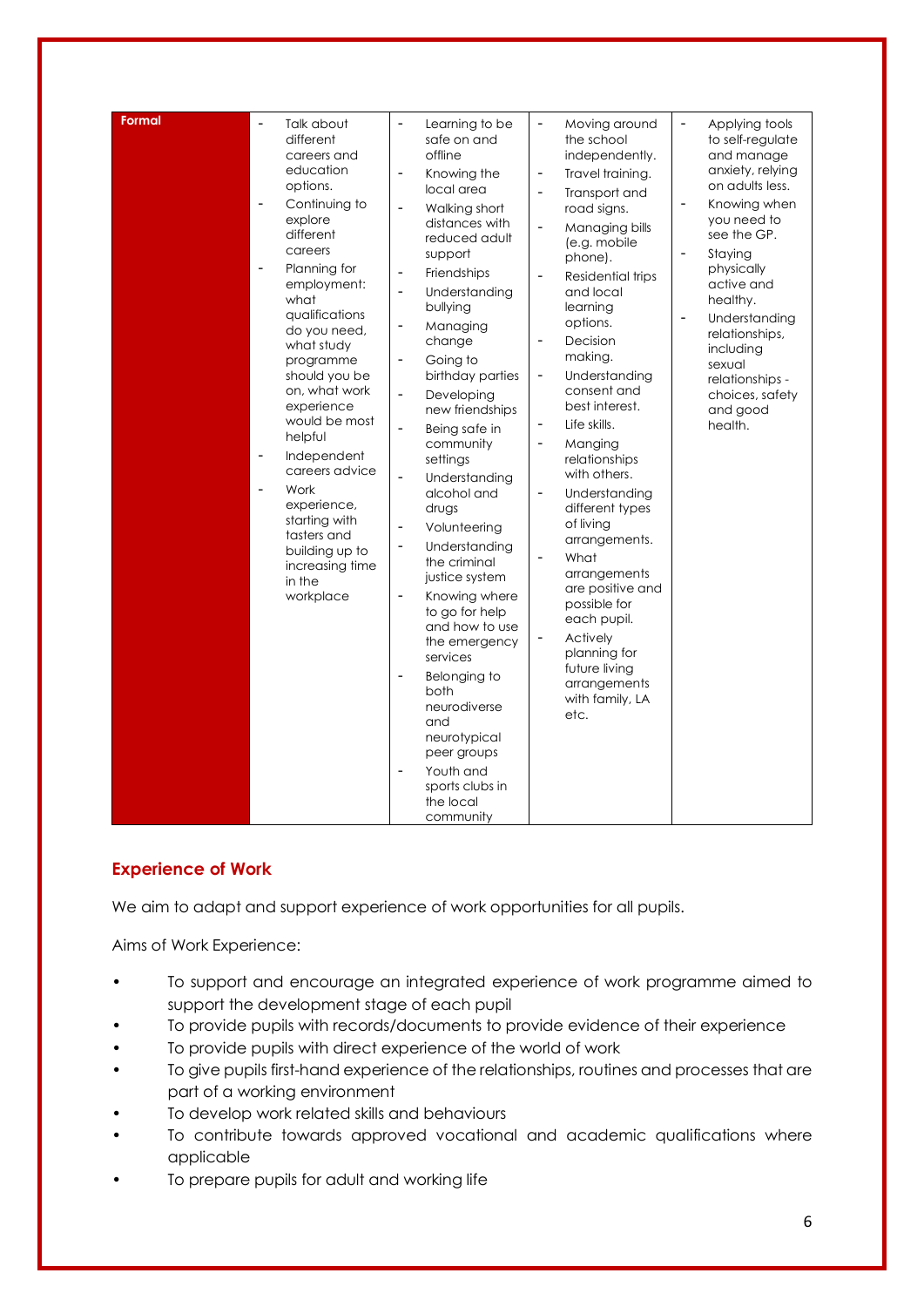• To prepare pupils by discussing equal opportunities and challenging stereotypes

# **Experience of work planning**

- Pupil to meet with Careers Lead to discuss and identify a pupil's choice of placement.
- Meeting with all education staff, care staff, supporting professionals, work experience provider. Risk assessment carried out.
- Careers Lead to contact suitable establishments, insurance checks and risk assessment completed.
- Diary/logbook to be kept by each pupil, showcasing achievements,
- Careers Lead to visit a pupil in placement.
- Evaluation evaluate the placement successes and areas for improvement. We should discuss with the pupil what they achieved, identify skills they have improved and acknowledge what they have learned.
- Follow up letter of thank you to be sent to employers by the pupil.

# **3.0 Impact**

Every pupil at The Shires has an individualised Careers and Employability Education Profile. This profile is developed around the pupil's interests and aspirations to help form relevant targeted outcomes that are reviewed and monitored on a termly basis to highlight and showcase progress made. These termly progress check points are used to then identify appropriate next steps within the pupils personalised Careers and Employability educational journey.

| Pre-formal                                                                                                                                                                                                                                                                         | Semi-formal                                           | Formal                                                        |  |  |
|------------------------------------------------------------------------------------------------------------------------------------------------------------------------------------------------------------------------------------------------------------------------------------|-------------------------------------------------------|---------------------------------------------------------------|--|--|
| Pupils can access any aspects of the PSHE - Careers, Employability Skills and Economic Understanding curriculum<br>- focus is given to the developmental stage of the pupil to ensure they have the foundation knowledge required<br>prior to understanding more complex concepts. |                                                       |                                                               |  |  |
| PSHE - Careers, Employability Skills and Economic Understanding                                                                                                                                                                                                                    |                                                       |                                                               |  |  |
| Economic wellbeing: Money (PSHE)                                                                                                                                                                                                                                                   |                                                       |                                                               |  |  |
| Economic wellbeing: Aspirations, work and career (Careers & Employability Skills)                                                                                                                                                                                                  |                                                       |                                                               |  |  |
|                                                                                                                                                                                                                                                                                    |                                                       | Learning Skills (Careers & Employability Skills)              |  |  |
| The Class Teacher will personalise<br>further aspects of relationships<br>education ensuring topics are relevant<br>and appropriate to the developmental<br>stage of pre-formal learners.                                                                                          | Choices and Pathways (Careers & Employability Skills) |                                                               |  |  |
|                                                                                                                                                                                                                                                                                    | Work and Career (Careers & Employability Skills)      |                                                               |  |  |
|                                                                                                                                                                                                                                                                                    |                                                       | Employment rights and responsibility (Careers & Employability |  |  |
|                                                                                                                                                                                                                                                                                    | Skills)                                               |                                                               |  |  |
|                                                                                                                                                                                                                                                                                    | Financial Choices (PSHE)                              |                                                               |  |  |

# **4.0 Special Educational Needs and/or disabilities**

All pupils at The Shires School have additional learning needs and all have an Education Health Care (EHC) Plan.

In order to make sure all pupils are able to access developmentally appropriate curriculum content all learning opportunities and resources are differentiated accordingly to needs of pupils.

The Deputy Head will work closely with all class teachers to determine if any additional support is required for an individual pupil to access the curriculum, ensuring any barriers are removed.

# **5.0 Equality and Diversity**

We are committed to ensuring that all pupils have access to careers, employability skills and economic understanding education. Pupils are encouraged to follow career paths that suit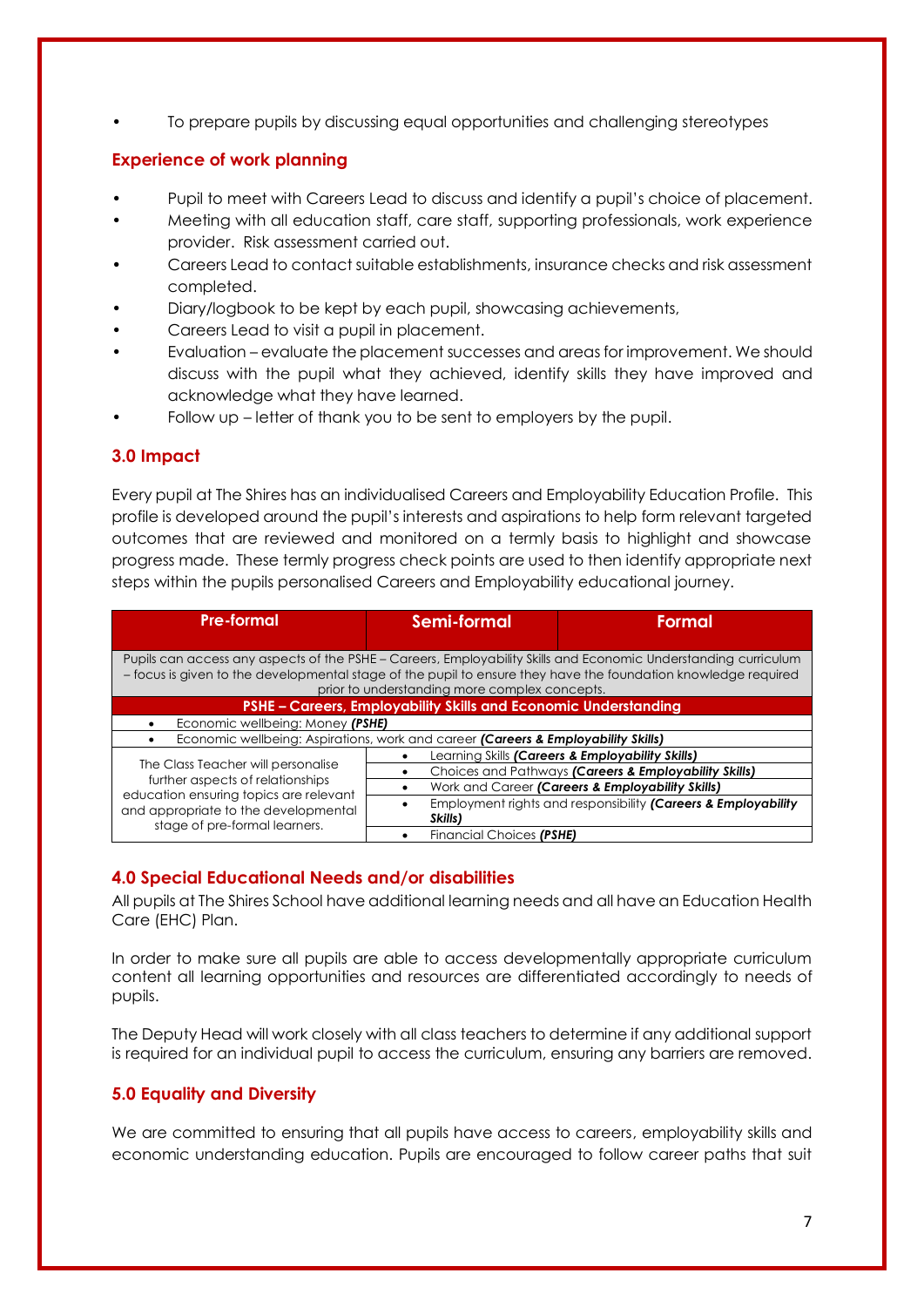their interests, skills, and strengths with the absence of stereotypes. All pupils are provided with the same opportunities and diversity is celebrated.

# **6.0 Roles and responsibilities**

The Head of Education and Deputy Head is responsible for ensuring that PSHE – Careers, Employability Skills, Economic Understanding is taught consistently across the schools.

#### **Staff**

Staff are responsible for:

- Delivering PSHE Careers, Employability Skills, Economic Understanding in a sensitive way
- Modelling positive attitudes to PSHE Careers, Employability Skills, Economic Understanding
- Monitoring progress
- Responding to the needs of individual pupils

#### **Pupils**

Pupils are supported to engage fully in PSHE – Careers, Employability Skills, Economic Understanding and, when discussing issues related to this curriculum area they will treat others with respect and sensitivity.

# **Careers Leader Contact Details**

Amy Chipunza – Deputy Head [amy.chipunza@theshires.org.uk](mailto:amy.chipunza@theshires.org.uk) 01780 411944

If you are a pupil, parent, teacher, external professional or an employer and would like any information about any aspect of our careers and employability curriculum please do not hesitate to contact Amy Chipunza who will be happy to discuss in detail our current offer.

Lynn Addison – Independent Careers Advisor [lynn.addison@ideas4careers.co.uk](mailto:lynn.addison@ideas4careers.co.uk) 07717 360114

At The Shires we have teamed up with independent careers advice service 'ideas4careers' [\(https://ideas4careers.co.uk/\)](https://ideas4careers.co.uk/) and all our pupils have access to independent careers advice from the Lead for SEND – Lynn Addison RCDP MCDI, who has worked for more than 20 years working in the NHS as an occupational therapist and trainer, Lynn retrained as a careers guidance practitioner and now works in a range of schools, both mainstream and special. She is able to use symbols and Makaton sign language to allow students with communication difficulties to access career conversations ensuring accessibility for all.

# **7.0 Useful links**

Impartial, high quality careers and labour market information can be found on the 'links4careers' section of the 'ideas4careers' website. Please follow this link; <https://ideas4careers.co.uk/resources/links4careers/> for a wealth of information and resources.

# **8.0 Policy monitoring and review**

The senior leadership team monitor implementation of this policy termly and review this policy on an annual basis.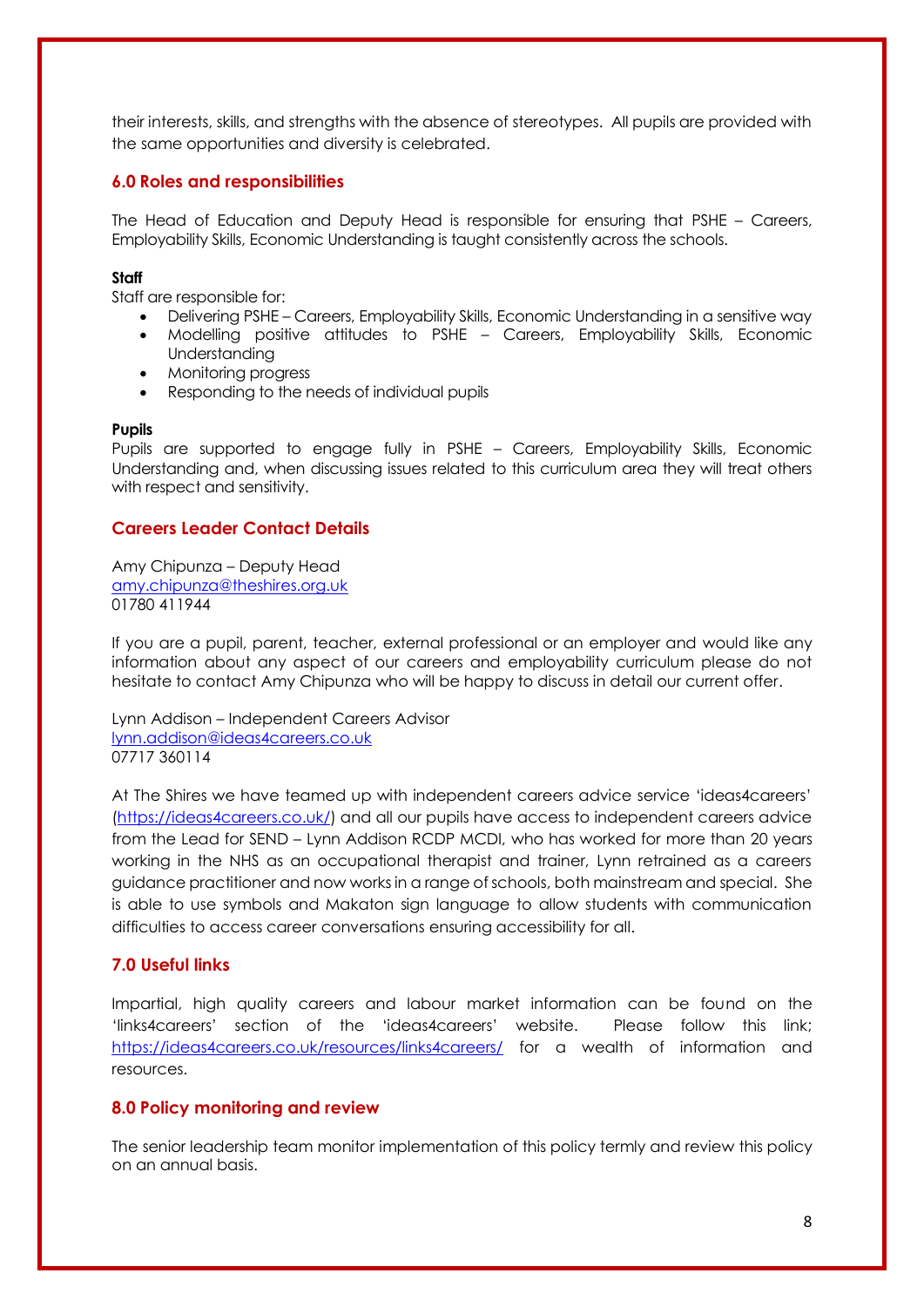# **9.0 Appendix 1 - What is taught at different phases of development?**

# **Pre-Formal/Semi-Formal**

Pupils should know:

# **Economic wellbeing: Money**

- what money is; forms that money comes in; that money comes from different sources.
- that people make different choices about how to save and spend money.
- about the difference between needs and wants; that sometimes people may not always be able to have the things they want.
- that money needs to be looked after; different ways of doing this.
- about the different ways to pay for things and the choices people have about this.
- to recognise that people have different attitudes towards saving and spending money; what influences people's decisions; what makes something 'good value for money'.
- that people's spending decisions can affect others and the environment (e.g. Fair trade, buying single-use plastics, or giving to charity).
- to recognise that people make spending decisions based on priorities, needs and wants.
- different ways to keep track of money.
- about risks associated with money (e.g. money can be won, lost or stolen) and ways of keeping money safe.
- about the risks involved in gambling; different ways money can be won or lost through gambling-related activities and their impact on health, wellbeing and future aspirations.
- to identify the ways that money can impact on people's feelings and emotions.

# **Economic wellbeing: Aspirations, work and career**

- that everyone has different strengths.
- that jobs help people to earn money to pay for things.
- different jobs that people they know or people who work in the community do.
- about some of the strengths and interests someone might need to do different jobs.
- to recognise positive things about themselves and their achievements; set goals to help achieve personal outcomes.
- that there is a broad range of different jobs/careers that people can have; that people often have more than one career/type of job during their life.
- about stereotypes in the workplace and that a person's career aspirations should not be limited by them.
- about what might influence people's decisions about a job or career (e.g. personal interests and values, family connections to certain trades or businesses, strengths and qualities, ways in which stereotypical assumptions can deter people from aspiring to certain jobs).
- that some jobs are paid more than others and money is one factor which may influence a person's job or career choice; that people may choose to do voluntary work which is unpaid.
- about some of the skills that will help them in their future careers e.g. teamwork, communication and negotiation.
- to identify the kind of job that they might like to do when they are older.
- to recognise a variety of routes into careers (e.g. college, apprenticeship, university).

# **Formal**

# **Learning Skills**

- study, organisational, research and presentation skills.
- to review their strengths, interests, skills, qualities and values and how to develop them.
- to set realistic yet ambitious targets and goals.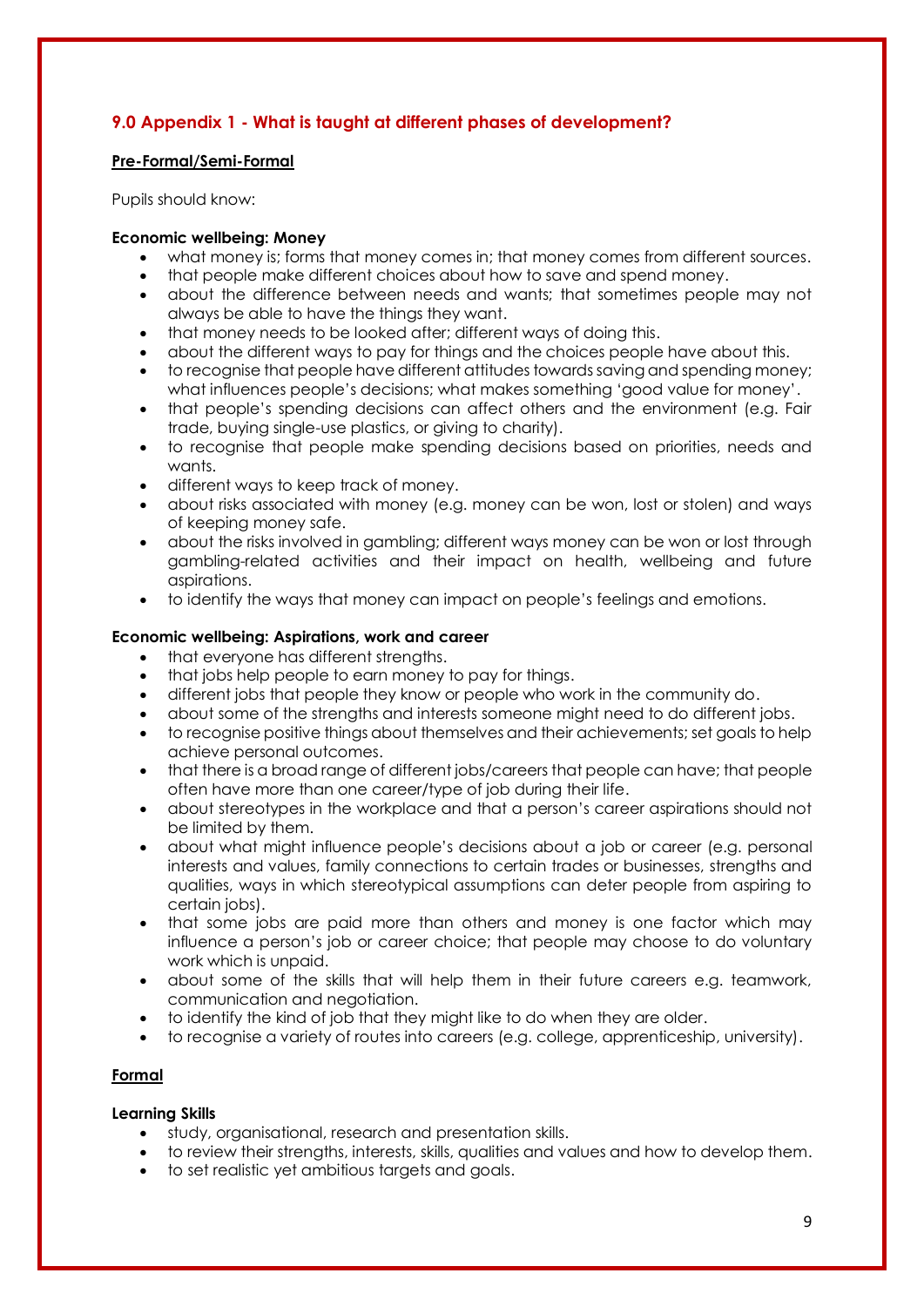- the skills and attributes that employers value.
- the skills and qualities required to engage in enterprise.
- the importance and benefits of being a lifelong learner.
- to evaluate and further develop their study and employability skills.
- to evaluate their own personal strengths and areas for development and use this to inform goal setting.
- how their strengths, interests, skills and qualities are changing and how these relate to future career choices and employability.

# **Choices and pathways**

- about the options available to them at the end of key stage 3, sources of information, advice and support, and the skills to manage this decision-making process.
- about routes into work, training and other vocational and academic opportunities, and progression routes.
- the benefits of setting ambitious goals and being open to opportunities in all aspects of life.
- to recognise and challenge stereotypes and family or cultural expectations that may limit aspirations.
- about the range of opportunities available to them for career progression, including in education, training and employment.
- about the need to challenge stereotypes about particular career pathways, maintain high aspirations for their future and embrace new opportunities.
- about the information, advice and guidance available to them on next steps and careers; how to access appropriate support and opportunities.

# **Work and Career**

- different types and patterns of work, including employment, self-employment and voluntary work; that everyone has a different pathway through life, education and work.
- about different work roles and career pathways, including clarifying their own early aspirations.
- about the labour market, local, national and international employment opportunities.
- about employment sectors and types, and changing patterns of employment.
- to research, secure and take full advantage of any opportunities for work experience that are available.
- to develop their career identity, including values in relation to work, and how to maximise their chances when applying for education or employment opportunities.
- the benefits and challenges of cultivating career opportunities online.
- strategies to manage their online presence and its impact on career opportunities.

# **Employment rights and responsibilities**

- about young people's employment rights and responsibilities.
- to manage emotions in relation to future employment.
- the skills and attributes to manage rights and responsibilities at work including health and safety procedures.
- about confidentiality in the workplace, when it should be kept and when it might need to be broken.
- about the unacceptability and illegality of discrimination and harassment in the workplace, and how to challenge it.

# **Financial Choices**

- to assess and manage risk in relation to financial decisions that young people might make.
- about values and attitudes relating to finance, including debt.
- to manage emotions in relation to money.